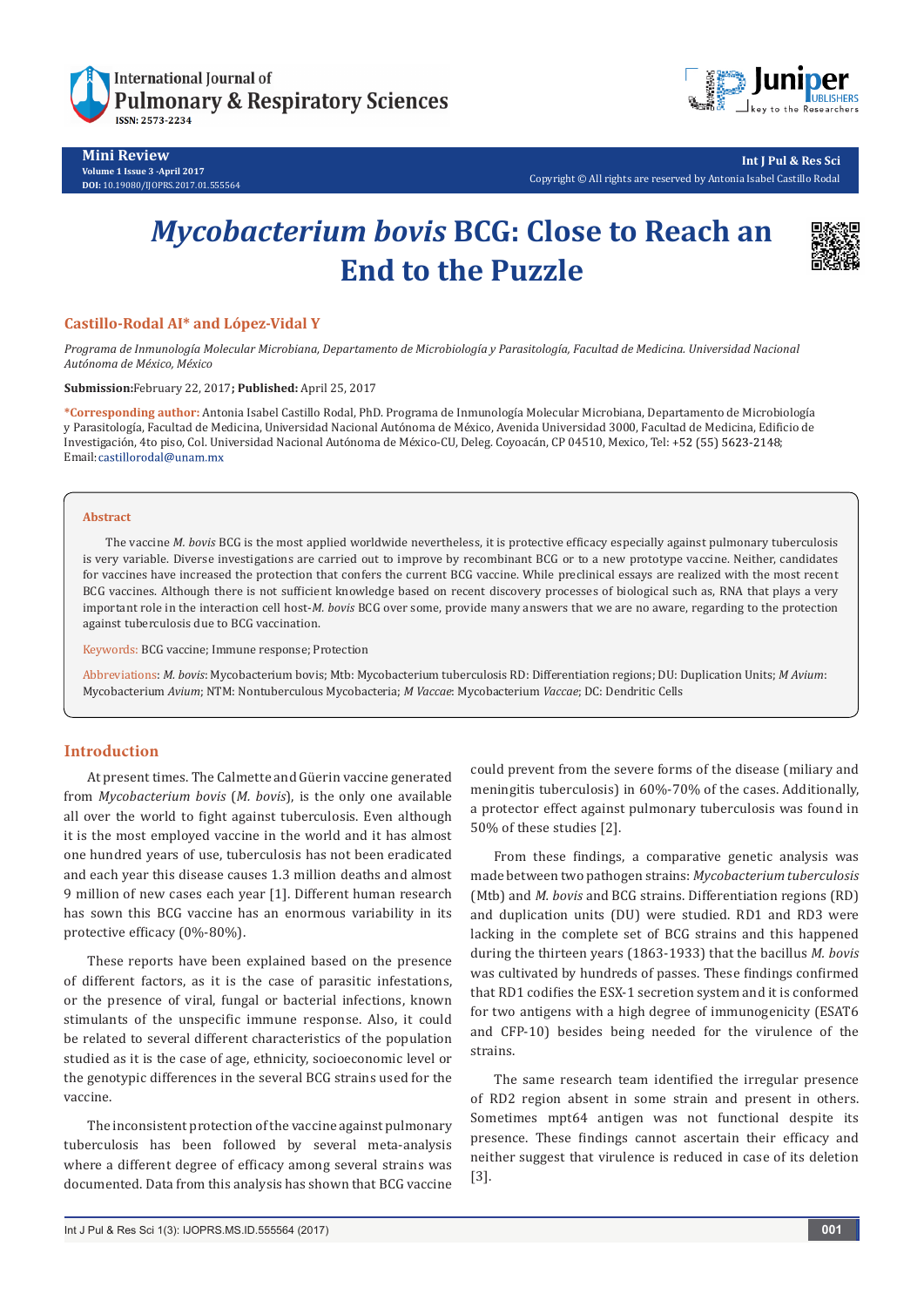A comparative transcriptional analysis from BCG strains done by Brosch et al. [4] has showed more detail genetic differences. These were classified in four groups, two groups from the early strains and two groups more in the late strains. Some of these changes were single mutations, however; others were more complex resulting in heterogeneity among strains and probably in the effective protection. Derived from these findings it was suggested that a minor number of deletions from the early strains could protect with more efficacies [4].

Afterwards, several studies have been made to evaluate the immune response from the BCG strains analyzing their genetic differences, although dubious results have been obtained. These inconsistent results could be explained using different models, different strains and experimental methodology. That way the results cannot be comparable.

An example of these explanations can be the use of a murine model of pulmonary tuberculosis. In studies working with this model different strains were used. The route of infection was also different, some utilizing the intratracheal route, while others used the intravenous route. Differences also occurred in the type of strain employed during the challenge with a pathogen mycobacteria [5,6].

Recently it was made a systemic review of randomized controlled trials, they found few differences at the level conferred between early and late strains. The authors suggest that the protection of BCG vaccination decreases in environments with greater presence of nontuberculous mycobacteria (NTM), especially with the *Mycobacterium avium (M. avium)* complex [7].

Collected evidence from time ago has shown the protective efficacy of BCG *M. bovis* vaccine is a Th1 dependent inflammatory response. The same phenomenon occurs with latent M. tuberculosis or resolution of infection. It is well established that the protective immune response against tuberculosis is based in a Th1 cell response with the presence of TCD4+ synthesizing IFN $\gamma$ , *TNF-*  $\alpha$  and IL-2.

In search of a much stronger response, the stimulus capacity from different BCG strains to produce an immune protection was evaluated. These studies have been made using animal models or human subjects. Due to obvious reasons, the human research is mainly based in the analysis from mononuclear peripheral leukocytes (MPL).

In a study effectuated with children from Gambia by Burl and collaborators, two groups were compared. The first group consisted of children who were immunized at childbirth using a Russian BCG *M. bovis* strain. This group of children developed a multiple immune response with the increase of Th1, Th17 and Th2 phenotypes as well as their cytokine secretions. Additionally, the regulatory T cells proliferation in this response lasted for four and a half months and disappeared after nine months.

The second group consisted of children who received a BCG vaccine late immunization at four and a half months of age. In this case, a significative minor IL-6, IL-17 and IFN $\gamma$  response was found when compared with children from the first group. On the other hand, in this second group, the IL-10 response was significatively increased in relation with the first group response [8]. In another investigation made also with infants, the presence of TCD4+ and the cytokine production after the BCG vaccine challenge (Danish strain 1333) were evaluated. The results have shown a Th1 phenotype with CD4+ cells and secretion of IFN $\gamma$ , TNF $\alpha$ - and IL-2, effects still maintained at fourth and twelfth months. A Th17 phenotype was also observed as well as secretion of IL-17. However, this last phenotype was maintained just during 4 months, diminishing afterwards. On this findings, the authors conclude that BCG vaccine arouse a poly-functional response [9]. Although, the cytokines production is relevant, is still a question going on related to the amount of each one to get protected. How the immune response can vary when you face latent tuberculosis where a few efforts have been achieved.

According to these data consistency among the essays can be observed. The protective efficacy from BCG vaccine is polyfunctional. Additionally, it can be observed that the exposition to NTM is able to evoke an immune response. It is worth mentioning that in the first essay described, the *M. bovis* vaccine preventive effect diminished as time goes by. These findings can be related with an immunoregulation after a NTM exposure. On the other hand, in the second scenario, it is demonstrated that this same response is maintained for a year due to the fact of a lower NTM exposure. In our own research, it has been demonstrated the way *M. avium* is capable to modulate dendritic cells (DC) before and after the *M. bovis* challenge. This behaviour was not present in others NTM species [10].

Altogether this kind of research and due to the results obtained, several new vaccines to prevent tuberculosis are being currently tested. This new kind of vaccines can be classified as follows: a) Preventive vaccines administered before the MTb or NTM exposure; b) vaccines that enhance the already invoked immune response making it more effective; c) Therapeutic vaccines added to the formal infection treatment. Preventive vaccines can be classified on basis of their vaccine subunit used during their production: a) Complete cellular viable vaccines and b) Complete cellular inactivated vaccines. These vaccines present several mixtures of antigens and expression vectors. In some of them, *M. bovis* is replaced by another species, M. vaccae.

Despite these vaccines area in clinical phase studies, some of them, like the modified recombinant MVA85A vaccine, has no demonstrated any protective effect in a phase 2a study where it was administered before the exposition [11,12].

On the other hand, in some recently researches on pathogenhost relations it was demonstrated the significant importance of the host cells response at a transcriptional level. It is now known that a transcriptional coordinated response from host cells to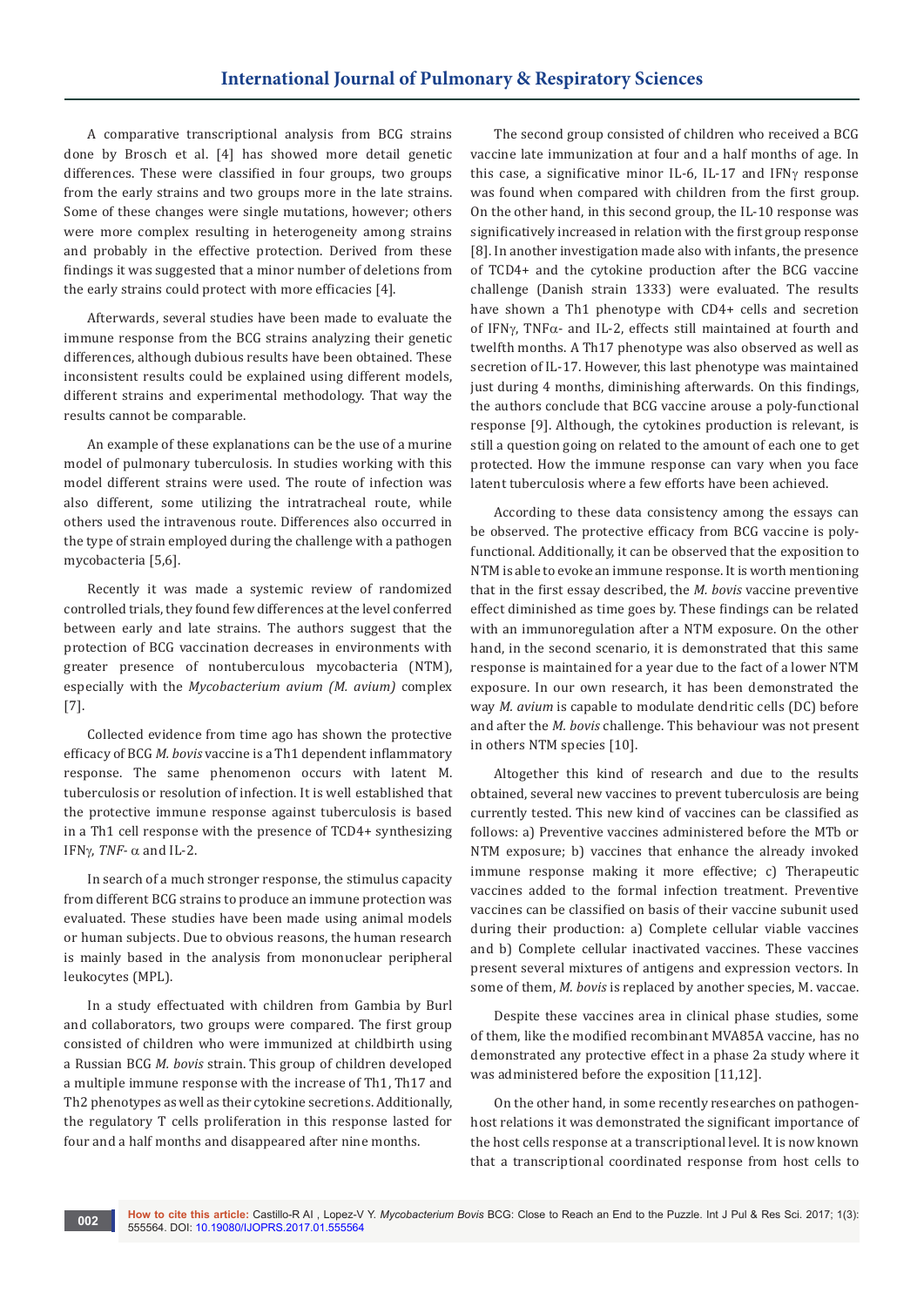fight pathogens give us lot information. Apparently, the noncoding RNAs (ncRNAs) from these cells play a major role [13].

Non-codig RNAs are formed by micro RNAs, long non-coding RNAs (lncRNAs) and circular RNAs (circRNAs). All of them are recognized as regulators of different signalling pathways and they play biological processes important.

miRNAs are RNA segments 18 to 22 nucleotides long. They are responsible to inhibit the messenger RNA expression [14]. Recent research has demonstrated that *M. bovis* BCG vaccine interrupts or diminishes the inflammatory response from several human cells, regulating their miRNAs as it is the case of miRNA-155. This short segment blocks nitric oxide (NO) synthesis by means of a TLR2 receptor. This effect diminishes and occasionally prevents the inflammatory cytokines synthesis as it is the case of IFN $\gamma$ , TNF- $\alpha$  and IL-1 $\beta$  ([Wang 2014]). On the other hand, the miRNA-124 and miRNA-146a reduce the cytokine production and these effects are mediated by TLR6, MyD88, TRAF6 and TNF- $\alpha$  [15,16].

There are few investigative essays on the relations of miRNA and BCG. However, there have been recently reported two other kinds of RNAs named non-coding long RNAs (IncRNAs). This RNA segments also participle in an important way as transcriptional co-activators of the transcription factors. Despite this information there are very few data related to the *M. bovis* BCG vaccine and lncRNAs [17].

### **Discussion**

For centuries, tuberculosis have been a global health problem and despite the enormous efforts to get an effective vaccine against pulmonary tuberculosis this is not yet achieved. While testing new vaccines in preclinical studies are discovered biological processes that could explain in where the protection of the vaccine *M. bovis* BCG fails and how we could improve.

## **Conclusion**

Finally, we point some observations:

Attenuation of *M. bovis* BCG vaccine has generated some mutations; with genetic differences among the strains as well different capacities to stimulating capacity of the immune response.

Also, there are different research models and the controversy on the time lapse the cases should be followed, which kind of parameters to evaluate as well as the time needs before experimental studies should be translated to some pre-clinical studies.

Will require more studies to confirm that the new vaccines can protect despite prior or after the NTM exposure.

This way, despite the advances in multiple efforts to find a much better vaccine against tuberculosis, there are still some controversies related to the type of BCG or *mycobacterial strains* that must be used for a vaccine production.

It´s important to say, efforts to improve the vaccine M. bovis BCG there are many. However, failure to address all these efforts including research with advanced techniques and minimize differences in the parameters to evaluate the protector efficacy of BCG vaccine.

Another last point to be mentioned by several research teams is the need to generate a vaccine not just to control but to prevent the disease. This still is a distant goal to achieve.

#### **References**

- 1. WHO (2015) Global tuberculosis report.
- 2. [Colditz GA, Brewer TF, Berkey CS, Wilson ME, Burdick E, et al. \(1994\)](https://www.ncbi.nlm.nih.gov/pubmed/8309034)  [Efficacy of BCG vaccine in the prevention of tuberculosis. Meta-analysis](https://www.ncbi.nlm.nih.gov/pubmed/8309034)  [of the published literature. JAMA 271\(9\): 698-702.](https://www.ncbi.nlm.nih.gov/pubmed/8309034)
- 3. [Mahairas GG, Sabo PJ, Hickey MJ, Singh DC, Stover CK \(1996\) Molecular](https://www.ncbi.nlm.nih.gov/pubmed/8631702/)  [analysis of genetic differences between Mycobacterium bovis BCG and](https://www.ncbi.nlm.nih.gov/pubmed/8631702/)  [virulent M. bovis. J Bacteriol 178\(5\): 1274-1282.](https://www.ncbi.nlm.nih.gov/pubmed/8631702/)
- 4. [Brosch R, Gordon SV, Garnier T, Eiglmeier K, Frigui W, et al. \(2007\)](https://www.ncbi.nlm.nih.gov/pubmed/17372194)  [Genome plasticity of BCG and impact on vaccine efficacy. PNAS](https://www.ncbi.nlm.nih.gov/pubmed/17372194)  [104\(13\): 5596-5601.](https://www.ncbi.nlm.nih.gov/pubmed/17372194)
- 5. [Lagranderie MR, Balazuc AM, Deriaud E, Leclerc CD, Gheorghiu M](https://www.ncbi.nlm.nih.gov/pubmed/8557324/)  [\(1996\) Comparison of immune responses of mice immunized with](https://www.ncbi.nlm.nih.gov/pubmed/8557324/)  [five different Mycobacterium bovis BCG vaccine strains. Infect Immun](https://www.ncbi.nlm.nih.gov/pubmed/8557324/)  [64\(1\): 1-9.](https://www.ncbi.nlm.nih.gov/pubmed/8557324/)
- 6. [Castillo-Rodal AI, Castanon-Arreola M, Hernandez-Pando R, Calva JJ,](https://www.ncbi.nlm.nih.gov/pubmed/16495544)  [Sada-Diaz E, et al. \(2006\) Mycobacterium bovis BCG substrains confer](https://www.ncbi.nlm.nih.gov/pubmed/16495544)  [different levels of protection against Mycobacterium tuberculosis](https://www.ncbi.nlm.nih.gov/pubmed/16495544)  [infection in a BALB/c model of progressive pulmonary tuberculosis.](https://www.ncbi.nlm.nih.gov/pubmed/16495544)  [Infect Immun 74\(3\): 1718-1724.](https://www.ncbi.nlm.nih.gov/pubmed/16495544)
- 7. [Mangtani P, Abubakar I, Ariti C, Beynon R, Pimpin L, et al. \(2014\)](https://www.ncbi.nlm.nih.gov/pubmed/24336911)  [Protection by BCG vaccine against tuberculosis: a systematic review of](https://www.ncbi.nlm.nih.gov/pubmed/24336911)  [randomized controlled trials. Clin Infect Dis 58\(4\): 470-480.](https://www.ncbi.nlm.nih.gov/pubmed/24336911)
- 8. [Burl S, Adetifa UJ, Cox M, Touray E, Ota MO, et al. \(2010\) Delaying](https://www.ncbi.nlm.nih.gov/pubmed/20644160)  [bacillus Calmette-Guerin vaccination from birth to 4 1/2 months of](https://www.ncbi.nlm.nih.gov/pubmed/20644160)  [age reduces postvaccination Th1 and IL-17 responses but leads to](https://www.ncbi.nlm.nih.gov/pubmed/20644160)  [comparable mycobacterial responses at 9 months of age. J Immunol](https://www.ncbi.nlm.nih.gov/pubmed/20644160)  [185\(4\): 2620-2628.](https://www.ncbi.nlm.nih.gov/pubmed/20644160)
- 9. [Smith SG, Zelmer A, Blitz R, Fletcher HA, Dockrell HM \(2016\)](https://www.ncbi.nlm.nih.gov/pubmed/27622301)  [Polyfunctional CD4 T-cells correlate with in vitro mycobacterial](https://www.ncbi.nlm.nih.gov/pubmed/27622301)  [growth inhibition following Mycobacterium bovis BCG-vaccination of](https://www.ncbi.nlm.nih.gov/pubmed/27622301)  [infants. Vaccine 34\(44\): 5298-5305.](https://www.ncbi.nlm.nih.gov/pubmed/27622301)
- 10. [Mendoza-Coronel E, Camacho-Sandoval R, Bonifaz LC, Lopez-Vidal Y](https://www.ncbi.nlm.nih.gov/pubmed/21147037)  [\(2011\) PD-L2 induction on dendritic cells exposed to Mycobacterium](https://www.ncbi.nlm.nih.gov/pubmed/21147037)  [avium downregulates BCG-specific T cell response. Tuberculosis](https://www.ncbi.nlm.nih.gov/pubmed/21147037)  [\(Edinb\) 91\(1\): 36-46.](https://www.ncbi.nlm.nih.gov/pubmed/21147037)
- 11. [Martin Montanes C, Gicquel B \(2011\) New tuberculosis vaccines.](https://www.ncbi.nlm.nih.gov/pubmed/21420568)  [Enferm Infecc Microbiol Clin 29\( Suppl 1\): 57-62.](https://www.ncbi.nlm.nih.gov/pubmed/21420568)
- 12. Kaufmann SHE, Weiner J, Reyn Fv (2017) Novel approaches to tuberculosis vaccine development. Intl J Infect Dis.
- 13. [Ahmed W, Zheng K, Liu ZF \(2016\) Small Non-Coding RNAs: New](https://www.ncbi.nlm.nih.gov/pubmed/27803700)  [Insights in Modulation of Host Immune Response by Intracellular](https://www.ncbi.nlm.nih.gov/pubmed/27803700)  [Bacterial Pathogens. Front Immunol 7: 431.](https://www.ncbi.nlm.nih.gov/pubmed/27803700)
- 14. [Maudet C, Mano M, Eulalio A \(2014\) MicroRNAs in the interaction](https://www.ncbi.nlm.nih.gov/pubmed/25128459)  [between host and bacterial pathogens. FEBS Lett 588\(22\): 4140-4147.](https://www.ncbi.nlm.nih.gov/pubmed/25128459)
- 15. [Ma C, Li Y, Zeng J, Wu X, Liu X, et al. \(2014\) Mycobacterium bovis BCG](https://www.ncbi.nlm.nih.gov/pubmed/24705038)  [triggered MyD88 induces miR-124 feedback negatively regulates](https://www.ncbi.nlm.nih.gov/pubmed/24705038)  [immune response in alveolar epithelial cells. PLoS One 9: e92419.](https://www.ncbi.nlm.nih.gov/pubmed/24705038)